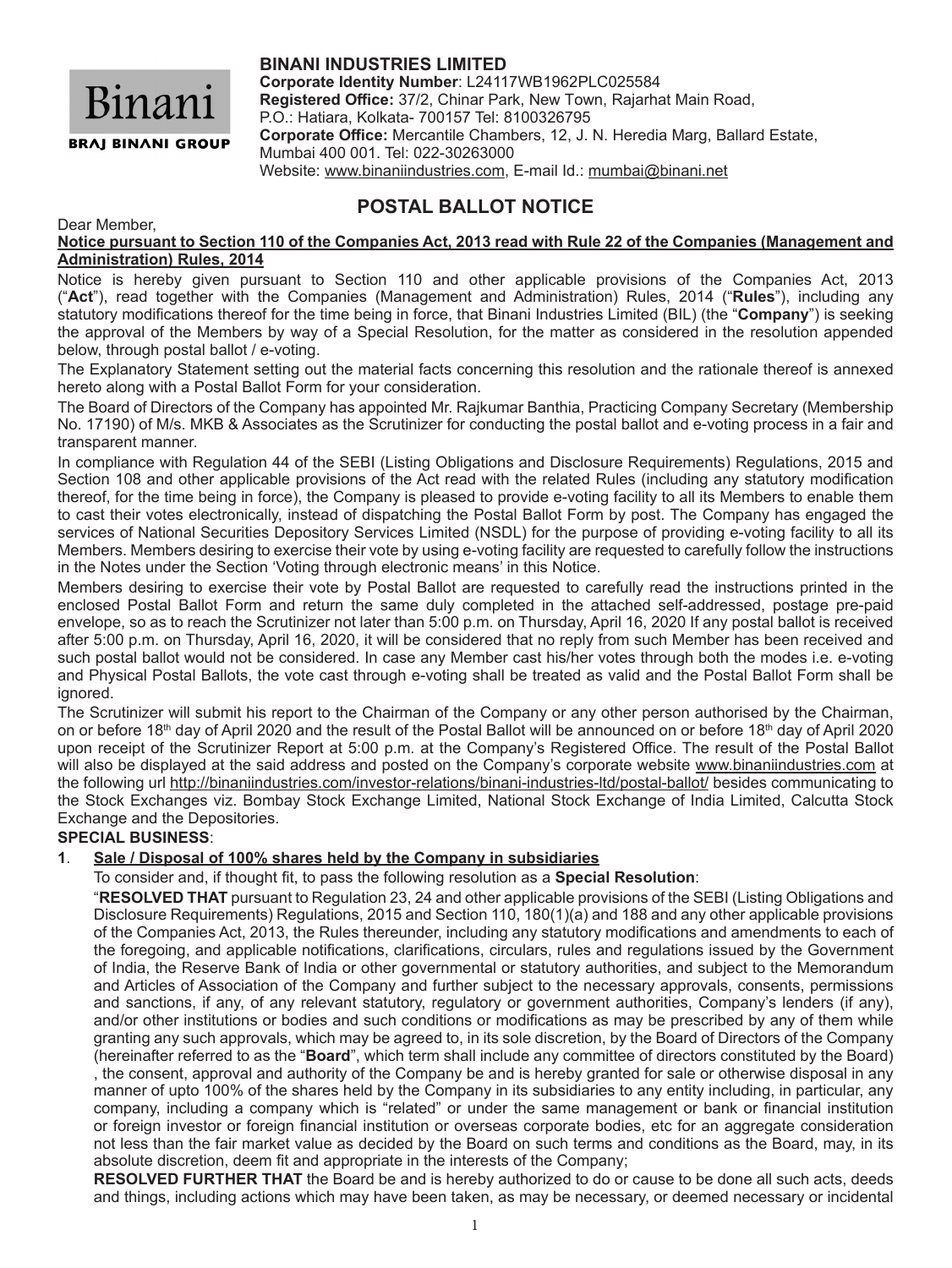thereto, from time to time for giving effect to the above resolution, including finalizing, varying and settling the terms and conditions of the proposed divestment; to settle and finalize all issues that may arise in this regard, without further referring to the Members of the Company; to negotiate and finalize the Share Purchase Agreement and/ or any other transaction documents (including providing such representations, warranties, indemnities and covenants as may be required) and to execute, deliver and perform such agreements, other contracts, deeds, undertakings and other documents and subsequent modifications thereto; to file applications and make representations in respect thereof and seek the requisite approvals from the relevant authorities and third parties, including governmental authorities and lenders; to suitably inform and apply to all the concerned authorities, to settle any questions, difficulty or doubt that may arise in this regard, and to take all necessary steps in the matter as it may in its absolute discretion and in the best interests of the Company deem necessary, desirable or expedient, to give effect to the above resolution."

## **2. Cancellation of Paid-up Share Capital of the Company u/s 66(1)(b)(i) of the Companies Act, 2013.**

To consider and, if thought fit, to pass the following resolution as a **Special Resolution**:

"**RESOLVED THAT** pursuant to Section 66(1)(b)(i) and other applicable provisions of the Companies Act, 2013, (including any statutory modification(s) or re-enactment thereof for the time being in force) and the rules made thereunder (the "Act"), read with Articles of Association of the Company; and subject to the confirmation by the Hon'ble National Company Law Tribunal ("**NCLT**"); and such other approvals as may be required, the issued, subscribed and paid-up Equity capital of the Company be and is hereby reduced from Rs. 31,36,61,750 (Rupees Thirty One Crore Thirty Six Lakhs Sixty One Thousand Seven Hundred and Fifty Only) consisting of 3,13,66,175 (Three Crores Thirteen Lakhs Sixty Six Thousand One Hundred And Seventy Five Only) equity shares of Rs. 10 (Rupees Ten) each to Rs. 31,36,610 (Rupees Thirty One Lakhs Thirty Six Thousand Six Hundred And Ten only) consisting of 3,13,661 (Three Lakhs Thirteen Thousand Six Hundred And Sixty One Only) equity shares of Rs. 10 (Rupees Ten) each by cancelling and extinguishing, in aggregate, 99% (Ninety nine percent) of the total issued, subscribed and paid-up equity share capital of the Company, comprising 3,10,52,514 (Three Crore, Ten Lakhs Fifty Two Thousand Five Hundred And Fourteen Only) equity shares of Rs. 10 (Rupees Ten) each (the "**Capital Reduction**")."

 **"RESOLVED FURTHER THAT** upon the Capital Reduction being confirmed by the NCLT and becoming effective and operative, without any further act or deed by the equity shareholders (including but not limited to surrendering of share certificates), 3,10,52,514 (Three Crore, Ten Lakhs Fifty Two Thousand Five Hundred And Fourteen Only) equity shares of Rs. 10 (Rupees Ten) each of the Company held by the Shareholders shall stand cancelled and extinguished and rendered invalid."

**"RESOLVED FURTHER THAT** the 1850 Equity shares which were to be allotted to the 37 partly paid Equity Shares in Binani Metals Limited on which calls were in arrears, pursuant to the scheme of amalgamation approved by the High Court at Kolkata between Binani Metals Limited and Binani Industries Limited on the basis of share exchange ratio shall also stand cancelled."

**RESOLVED FURTHER THAT** in the event of fractional entitlement pursuant to the Capital Reduction, the Company shall consolidate all the fractional entitlements and sell the shares and distribute the proceeds to the shareholders entitled thereto in proportion to their respective entitlements

"**RESOLVED FURTHER THAT** the Board of Directors of the Company be and is hereby authorised to take all necessary steps and do all such acts, deeds, matters and things, as it may, in its absolute discretion, deem necessary, expedient, usual or proper, in the best interest of the Company and its members in connection with and relating to the Capital Reduction, including any directions for settling any question or doubt or difficulty whatsoever that may arise, for the purpose of giving effect to the Capital Reduction, or to any modification thereof, and as the Board may in its absolute discretion deem fit and proper in the best interest of the Company without being required to seek any further consent or approval of the members or otherwise, (including but not limited to):

- 1. To verify, sign, deal, swear, affirm, declare, deliver, execute, make, enter into, acknowledge, record and perfect all deeds, declarations, instruments, affidavit, applications, petitions, objections, notices and writings whatsoever as may be usual, necessary, proper or expedite and all type of documents, petitions, affidavits and applications in relation to the matter aforesaid;
- 2. To accept services of notices or other processes that may from time to time be issued in connection with the matter aforesaid;
- 3. To produce all documents or other evidences in connection with the matters aforesaid and all and any of other proceedings incidental thereto or arising thereat;
- 4. To make, prepare and submit any applications, petitions, appeals and judges summons before the NCLT, and/ or any court, tribunal, or all relevant authorities and respond to the appropriate authorities;
- 5. To file applications/petitions, and affidavits and / or other legal documents with NCLT, as may be required for confirmation of the Capital Reduction by the NCLT and the Capital Reduction becoming effective and operative, and/or any other regulatory authorities for obtaining their approval;
- 6. To engage advocates, counsels and any other consultants, advisors, declare and file all pleadings, reports, and sign and issue public advertisements and notices in connection with the matters aforesaid;
- 7. To make any alterations/changes, modification or amendments in the application/petition as may be expedient or necessary, including any alteration, modification or amendment required to be made for complying with the requirements or conditions imposed by the NCLT and/or any other appropriate authorities, if any;
- 8. To prepare if required, interim financial statements along with relevant annexures, schedules and other necessary supporting which will be certified by the management of the Company and to pass such accounting entries and/ or making such other adjustments in the books of accounts, as are considered necessary to give effect to the above resolution;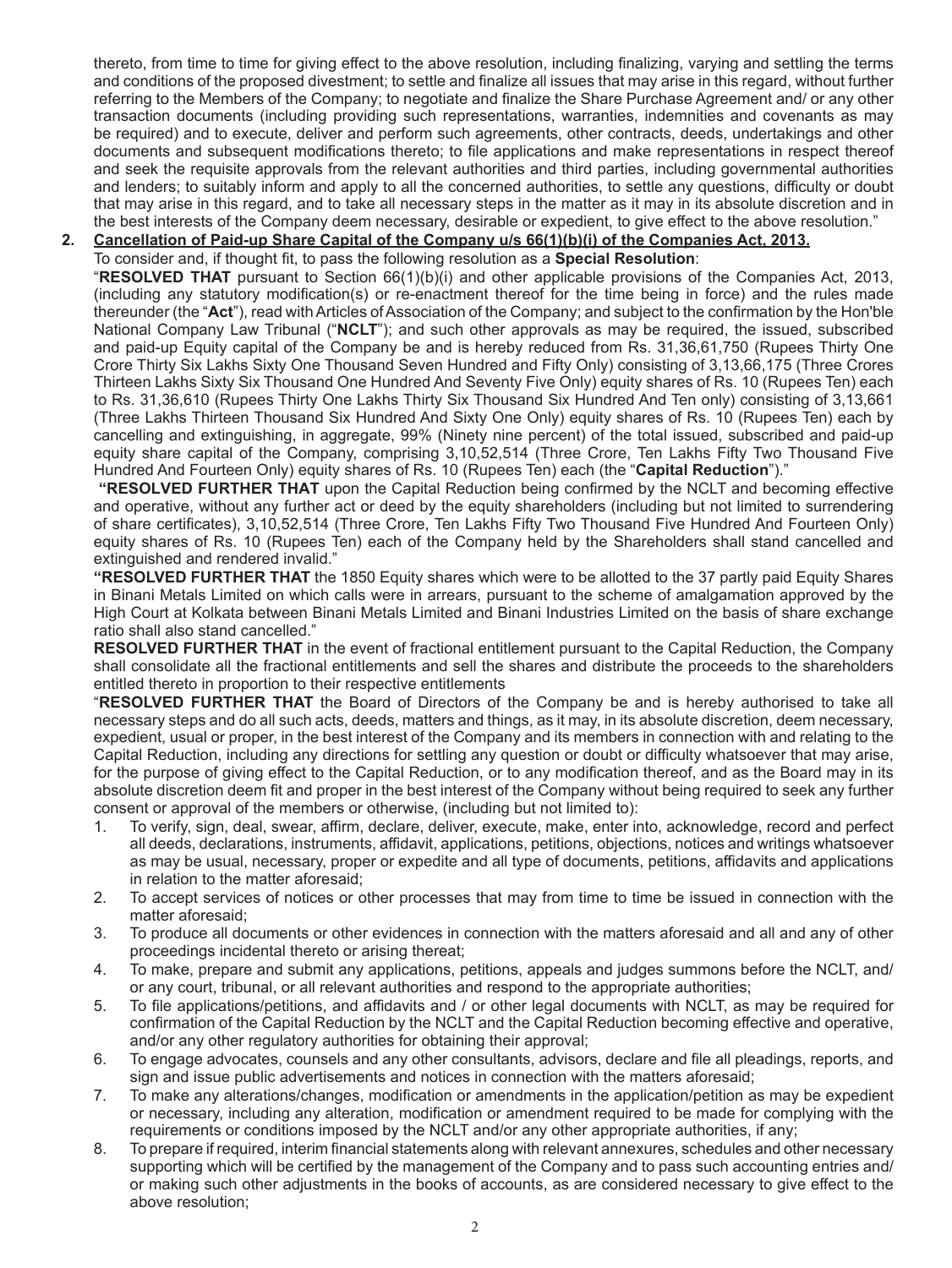- 9. To provide necessary declarations/ certificates in relation to Capital Reduction capturing the true and factual aspects of the Company;
- 10. To comply with all the necessary formalities, compliances and disclosures in this regard and to file the necessary forms or documents with the relevant authorities, including the Registrar of Companies;
- 11. To authenticate all the necessary documents as 'certified copies' or in any other manner as may be required, including if required affixing the Common Seal of the Company on any documents in connection with the above resolution;
- 12. To do all such acts, deeds, matters and things as may be deemed necessary, expedient, usual or proper and to settle any question or difficulty that may arise; and
- 13. To delegate any or all of the powers conferred upon it by this resolution to any committee of directors, any other director(s), and/or officer(s) of the Company."

#### **By Order of the Board of Directors For Binani Industries Limited**

#### **Notes:**

# Date: 14th March, 2020 Visalakshi Sridhar Place: Mumbai **Managing Director, CFO & Company Secretary**

- 1. The Statement as required under Section 102 of the Companies Act is annexed to the Notice. A Postal Ballot Form is also enclosed. A copy of the Notice and the Postal Ballot Form is also available on the website of the Company – www.binaniindustries.com
- 2. Members shall have the option to vote either through E-voting or through Postal Ballot Form. In compliance with the provisions of Section 108 of the Companies Act and Rule 20 of the Companies (Management and Administration) Rules, 2014 and any amendments thereto, SS-2 and Regulation 44 of the SEBI Listing Regulations, the Company is offering 'E-voting' facility as an alternative mode of voting which will enable the Members to cast their votes electronically. Necessary arrangements have been made by the Company with National Securities Depository Limited ("NSDL") to facilitate E-voting. E-voting is optional. The detailed procedure with respect to E-voting is mentioned later in the Notice.
- 3. The Company has appointed Mr. Raj Kumar Banthia, Practising Company Secretary (Membership No. 17190) as the Scrutinizer for scrutinizing the E-voting process as well as voting through Postal Ballot Form to ensure that the process is carried out in a fair and transparent manner.
- 4. The Notice, together with the documents accompanying the same, is being sent to all the Members by permitted mode (and electronically by e-mail to those Members who have registered their e-mail ids with the Company/ Registrar and Share Transfer Agents/ NSDL/ CDSL), whose names appear in the Register of Members/list of Beneficial Owners as received from NSDL/CDSL as on 6<sup>th</sup> March, 2020. Any person who acquires shares of the Company and becomes a Member of the Company after the dispatch of the Notice and holding shares as on the cut off date may cast their vote by e-voting. The Notice will be displayed on the website of the Company www.binaniindustries.com
- 5. A Member can opt for only one mode of voting i.e. either through Postal Ballot Form or E-voting. If a Member casts votes by both modes, then the voting done through E-voting shall prevail and the Postal Ballot Form shall be treated as invalid.
- 6. A person, whose name is recorded in the Register of Members / Beneficial Owners list maintained by the depositories as on cut-off date i.e. 6<sup>th</sup> March, 2020 ("cut-off date") only shall be entitled to avail the facility of voting through Postal Ballot Form or E-voting.
- 7. The Postal Ballot Form and the self –addressed business reply envelope are enclosed for use of members. Members are requested to carefully read the instructions printed on the Postal Ballot Form and Notice before exercising their vote. Members exercising their voting rights through Postal Ballot Form shall return the completed form in the enclosed self-addressed postage pre-paid envelope (if posted in India), so as to reach the Scrutinizer on or before 5.00 p.m. on 16<sup>th</sup> April, 2020, the last date for receipt of the completed Postal Ballot Forms. The postage on the enclosed selfaddressed postage pre-paid envelope shall be borne and paid by the Company.
- 8. Members who have registered their email IDs for receipt of documents in electronic mode under the green initiative of the Ministry of Corporate Affairs are being sent Notice of Postal Ballot by e-mail and others are sent by post/courier service along with Postal Ballot Form. Members have the option to vote either through e-voting or through Postal Ballot Form. Members who received Postal Ballot Notice by e-mail and who wish to vote through Postal Ballot Form can download Postal Ballot Form from the link provided in email or at the website of the Company or seek duplicate Postal Ballot Form from Link Intime India Private Limited, the Registrar and Share Transfer Agents of the Company.
- 9. Relevant documents referred to in the Notice and the accompanying Statement are kept open for inspection by the members at the Registered Office and the Corporate Office of the Company on all working days between 11.00 a.m. to 1.00 p.m. upto the date of the conclusion of voting.
- 10. In compliance with provisions of Section 108 of the Companies Act, 2013, Rule 20 of the Companies (Management and Administration) Rules, 2014, as amended, the Company is pleased to provide its members the facility to exercise their right to vote by electronic means as an alternate mechanism. For this purpose, the Company has entered into an agreement with NSDL for facilitating e-Voting in order to enable the Members to cast their votes electronically instead of dispatching Postal Ballot Form. Please note that e-Voting is optional.
- 11. Kindly note that the members can opt only one mode of voting, i.e., either by Physical Postal Ballot or e-voting. If members are opting for e-voting, then do not vote by Physical Ballot also and vice versa. However, in case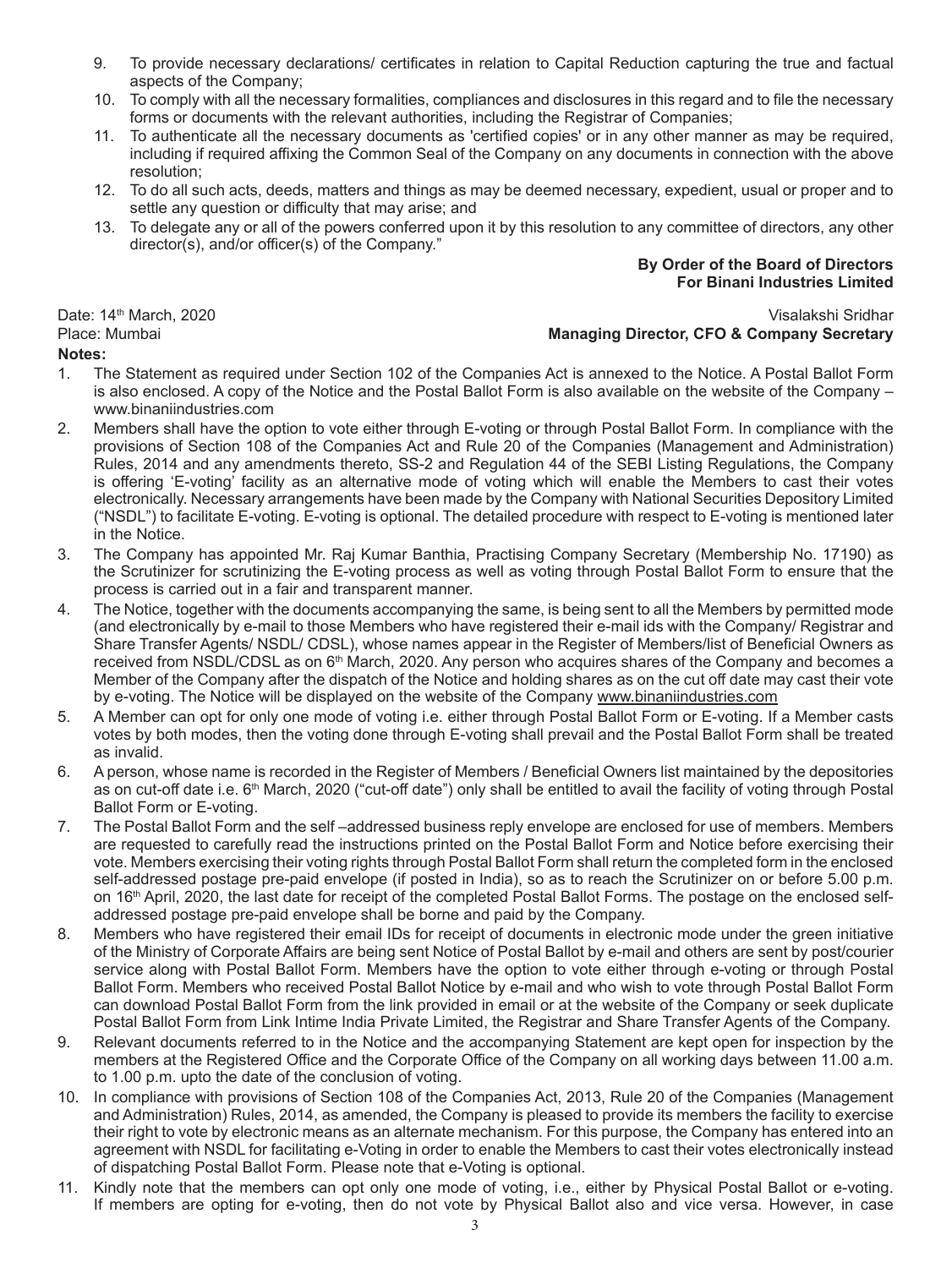Shareholders cast their vote by Physical Postal Ballot and e-voting, then voting done through valid e-voting shall prevail and voting done by Physical Postal Ballot will be treated as invalid.

# 12. Voting Through E-Voting

The process and manner for remote e-voting are as under:

- 1. Visit the e-Voting website of NSDL. Open web browser by typing the following URL: https://www.evoting.nsdl. com/ either on a Personal Computer or on a mobile.
- 2. Once the home page of e-Voting system is launched, click on the icon "Login" which is available under 'Shareholders' section.
- 3. A new screen will open. You will have to enter your User ID, your Password and a Verification Code as shown on the screen.

Alternatively, if you are registered for NSDL eservices i.e. IDEAS, you can log-in at https://eservices.nsdl.com/ with your existing IDEAS login. Once you log-in to NSDL eservices after using your log-in credentials, click on e-Voting and you can proceed to Step 2 i.e. Cast your vote electronically.

- 4. Your User ID details are given below :
	- a. For NSDL : 8 Character DP ID followed by 8 Digit Client ID;
	- b. For CDSL.: 16 digits beneficiary ID;
	- c. For Members holding shares in Physical Form.
- 5. Your password details are given below:
	- a) If you are already registered for e-Voting, then you can user your existing password to login and cast your vote.
	- b) If you are using NSDL e-Voting system for the first time, you will need to retrieve the 'initial password' which was communicated to you. Once you retrieve your 'initial password', you need to enter the 'initial password' and the system will force you to change your password.
	- c) How to retrieve your 'initial password'?
		- i) If your email ID is registered in your demat account or with the company, your 'initial password' is communicated to you on your email ID. Trace the email sent to you from NSDL from your mailbox. Open the email and open the attachment i.e. a .pdf file. Open the .pdf file. The password to open the .pdf file is your 8 digit client ID for NSDL account, last 8 digits of client ID for CDSL account or folio number for shares held in physical form. The .pdf file contains your 'User ID' and your 'initial password'.
		- ii) If your email ID is not registered, your 'initial password' is communicated to you on your postal address.
- 6. If you are unable to retrieve or have not received the " Initial password" or have forgotten your password:
	- a) Click on "Forgot User Details/Password?"(If you are holding shares in your demat account with NSDL or CDSL) option available on www.evoting.nsdl.com.
	- b) Physical User Reset Password?" (If you are holding shares in physical mode) option available on www. evoting.nsdl.com.
	- c) If you are still unable to get the password by aforesaid two options, you can send a request at evoting@ nsdl.co.in mentioning your demat account number/folio number, your PAN, your name and your registered address.
	- d) Members can also use OTP (One Time Password) based login for casting the votes on the e-Voting system of NSDL.
- 7. After entering your password, tick on Agree to "Terms and Conditions" by selecting on the check box.
- 8. Now, you will have to click on "Login" button.
- 9. After you click on the "Login" button, Home page of e-Voting will open.
- 10. After successful login at Step 1, you will be able to see the Home page of e-Voting. Click on e-Voting. Then, click on Active Voting Cycles.
- 11. After click on Active Voting Cycles, you will be able to see all the companies "EVEN" in which you are holding shares and whose voting cycle is in active status.
- 12. Select "EVEN" of company for which you wish to cast your vote.
- 13. Now you are ready for e-Voting as the Voting page opens.
- 14. Cast your vote by selecting appropriate options i.e. assent or dissent, verify/modify the number of shares for which you wish to cast your vote and click on "Submit" and also "Confirm" when prompted.
- 15. Upon confirmation, the message "Vote cast successfully" will be displayed.
- 16. You can also take the printout of the votes cast by you by clicking on the print option on the confirmation page.
- 17. Once you confirm your vote on the resolution, you will not be allowed to modify your vote.
- 18. General Guidelines for shareholders.
	- Institutional shareholders (i.e. other than individuals, HUF, NRI etc.) are required to send scanned copy (PDF/JPG Format) of the relevant Board Resolution/ Authority letter etc. with attested specimen signature of the duly authorized signatory(ies) who are authorized to vote, to the Scrutinizer by e-mail to rajbanthia@ gmail.com with a copy marked to evoting@nsdl.co.in.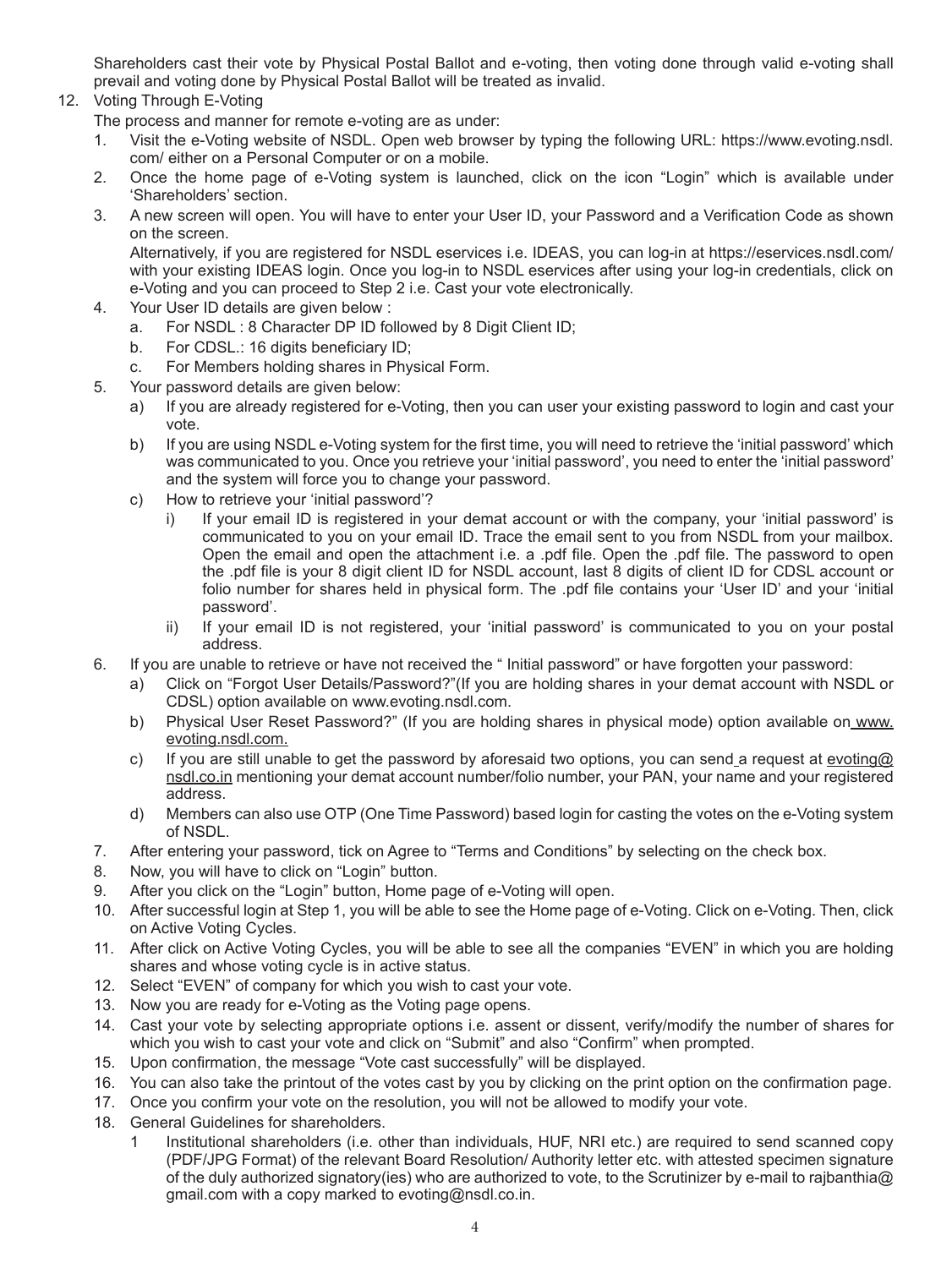- 2 It is strongly recommended not to share your password with any other person and take utmost care to keep your password confidential. Login to the e-voting website will be disabled upon five unsuccessful attempts to key in the correct password. In such an event, you will need to go through the "Forgot User Details/ Password?" or "Physical User Reset Password?" option available on www.evoting.nsdl.com to reset the password.
- 3. In case of any queries, you may refer the Frequently Asked Questions (FAQs) for Shareholders and e-voting user manual for Shareholders available at the download section of www.evoting.nsdl.com or call on toll free no.: 1800-222-990 or send a request at evoting@nsdl. co.in

#### **ANNEXURE TO NOTICE**

## **EXPLANATORY STATEMENT PURSUANT TO SECTION 102 OF THE COMPANIES ACT, 2013 IN RESPECT OF SPECIAL BUSINESS SET OUT IN THE NOTICE**

#### **Item No. 1:**

The following Explanatory Statement pursuant to Section 102 of the Act sets out the material facts relating to the special business mentioned in the accompanying Notice dated 14<sup>th</sup> March, 2020.

# **1**. **Sale / Disposal of 100% shares held by the Company in subsidiaries**

#### **A. BACKGROUND**

Binani Industries Limited ('BIL') is a holding company which presently holds investments in the below mentioned subsidiaries:

A. Investments in Equity Shares

| Name of the Subsidiary                      | Paid up Share Capital of the | % held by the |
|---------------------------------------------|------------------------------|---------------|
|                                             | Subsidiary                   | Company       |
| <b>Edayar Zinc Limited</b>                  | Rs. 6761.81 lakhs            | 89.90%        |
| <b>BIL Infratech Limited</b>                | Rs. 2500.00 lakhs            | 100%          |
| 3B Binani Glass Fibre Limited               | Euro 100 million             | 100%          |
| Royal Vision Projects Private Limited       | Rs. 6 lakhs                  | $100\%$       |
| Nirbhay Management Services Private Limited | Rs. 5 lakhs                  | 100%          |
| Global Composites Holdings Inc              | USD 2.7 million              | $100\%$       |

#### B. Investment in Preference Share

| Name of the Subsidiary                         | Paid up Share Capital of the | % held by the Company |
|------------------------------------------------|------------------------------|-----------------------|
|                                                | Subsidiary                   |                       |
| Goa Glass Fibre Limited (Step down Subsidiary) | 50 Crores – 6% Preference    | 100                   |
|                                                | <b>Share Capital</b>         |                       |

The business of the Company is carried out through its subsidiaries. Primarily, prior to the sanction and implementation of the resolution plan for Binani Cement Limited, the flagship business of the Company was in cement industry through its erstwhile subsidiary, namely Binani Cement Limited.

Post the sanction and implementation of the resolution plan for Binani Cement Limited, erstwhile subsidiary, the Company has negative net-worth and also creditors are required to be paid-off which were related to its erstwhile cement subsidiary. On account of this, the Company may have to face severe consequences, including that of winding-up of the Company.

In order to avoid facing the severe consequences and to secure the best interests of the Company and its stakeholders, the directors of the Company are exploring the option to divest the investments in the subsidiaries wherein the inflow the funds may help to pay-off the creditors and improve the net-worth situation of the Company. Also, the divestment would be in the best interest of the subsidiaries since the subsidiaries on its own are facing financial stress. The sale of investments in subsidiaries would be conducted in any of the following manner:

- a. The investments in subsidiaries could be sold to Related Party. The price at which the investments will be sold shall be not less than the Fair Market Value;
- b. The investments in subsidiaries could be sold to an Unrelated Party. The Unrelated party would ideally be the one who is engaged in similar line of business as that of the subsidiary whose shares are sold;
- c. The investments in subsidiaries could also be sold to an Investor who has an active interest in investing in the business in which the subsidiary is involved.

Approval of members is sought for: - to sell, transfer, convey, assign or otherwise dispose of the Company's movable properties viz investments in its subsidiaries. The consideration to be received on said sale, transfer, conveyance, assignment or sale of above assets shall be utilized in paying off the Company's liabilities. Further, the Company is in the process of negotiating and finalizing the consideration and other terms & conditions with the potential purchaser(s) of the said assets.

In view of the same, the Board of Directors at its meeting held on 14<sup>th</sup> March, 2020, has subject to the approval of members of the Company by a special resolution and other applicable laws and subject to such approvals, consents, permissions and sanctions as may be necessary, approved to sell, transfer, convey, assign or otherwise dispose of the Company's investments in subsidiaries to any person(s) and/or entity(ies) whether related or not and whether under the same management or not or to any bank or financial institution or foreign financial investor or overseas corporate bodies as may be determined by the Board including finalization of the suitable /purchaser(s)/ assignee(s)/ counterparty(ies) as the case may be, of the said assets, the terms and conditions, methods and modes in respect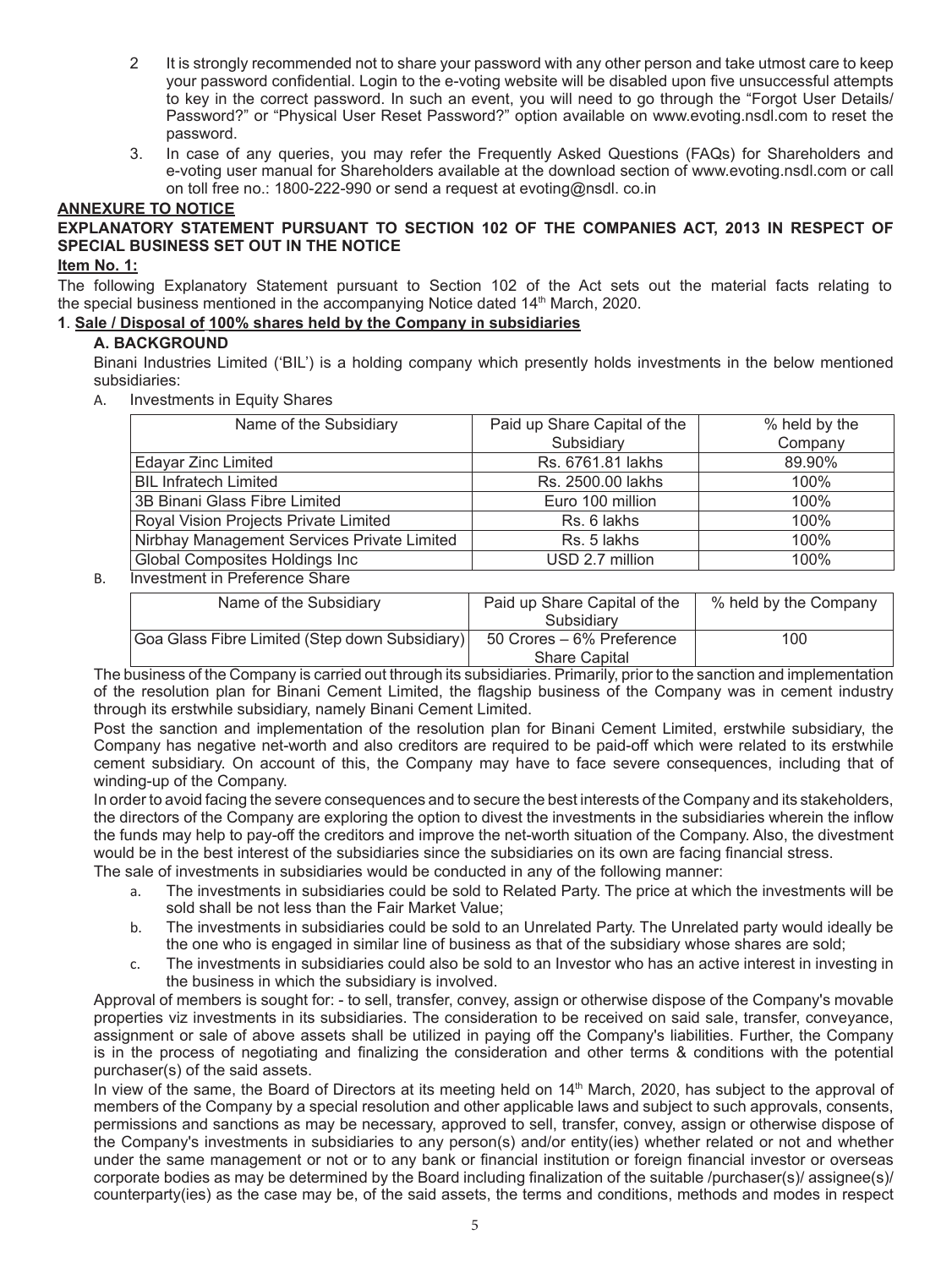thereof, determining the exact effective date, and finalizing and executing and registering the necessary documents including agreements, deeds, sale deed, agreement for sale and such other deeds documents and writings, deeds of conveyances and irrevocable powers of attorney etc. and such other documents in the best interest of the Company. Members of the Company are further requested to note that Section 180 (1)(a) of the Companies Act, 2013 mandates that the Board of Directors of a company shall exercise the power to sell, lease or otherwise dispose of the whole or substantially the whole of any undertaking(s) of the company, only with the approval of the members of the Company by way of a special resolution. Explanation (i) to Section 180(1) (a) of the Companies Act, 2013 states that the meaning of an 'undertaking' for the purposes of Section 180(1) of the Companies Act, 2013 is an undertaking in which the investment of the company exceeds twenty percent of its net worth as per the audited balance sheet of the preceding financial year or an undertaking which generates twenty percent of the total income of the company during the previous financial year. Explanation (ii) to Section 180 (1)(a) of the Companies Act, 2013 states that the meaning of 'substantially the whole of the undertaking' for the purposes of Section 180(1) is in any financial year, twenty percent or more of the value of the undertaking as per the audited balance sheet of the preceding financial year. Accordingly, pursuant to Section 180(1)(a) of the Companies Act, 2013, members of the Company are further requested to note that their consent to the Board is being sought by way of a Special Resolution to sell and transfer, the investments as specified above.

Members of the company are further requested to note that Section 188 of the Companies Act, 2013 read with regulation 23 and 24 of the SEBI (LODR) mandates that the Board of Directors of a company shall enter into any contract or arrangement with a related party with respect to inter alia selling or otherwise disposing of or buying, property of any kind except with the approval of the Company by a resolution passed by the members of the Company and that no member of the company shall vote on such resolution to approve any contract or arrangement which may be entered into by the company if such member is a related party.

As the resolution provides for potential sale to related parties, some of the Promoters, Directors, the Key Managerial Personnel (as defined under the Companies Act, 2013 and rules formed thereunder) of the Company and their respective relatives (as defined under the Companies Act, 2013 and rules formed thereunder) could have interest in the passing of the said resolution. In such an event, the member who is a related party shall not be eligible to vote and approve any contract or arrangement which may be entered into by the Company. The members, who are not a related party and as a result are eligible to vote, shall cast their vote. And as per the provisions of Section 188, an ordinary resolution will also be required to be passed, i.e., an approval of the majority of the members, who are not a related party, will also be required to be passed.

The details of the shareholding of the Promoters Directors, Key Managerial Personnel and their relatives in the Company as on  $6<sup>th</sup>$  March, 2020 is as follows

|   | S.No Name                                     | No. of shares held in the Company |
|---|-----------------------------------------------|-----------------------------------|
|   | <b>Triton Trading Company Private Limited</b> | 14259264                          |
|   | Mrs. Kalpana Brajbhushan Binani               | 1373065                           |
| 3 | Miracle Securities Private Limited            | 440000                            |
| 4 | Athithi Tie-up Private Limited                | 325000                            |
| 5 | Mr. Braj Binani                               | 65625                             |
| 6 | Mrs. Shradha Binani                           | 8650                              |
|   | Mrs. Nidhi Binani Singhania                   | 31900                             |
| 8 | Ms. Vidhushi Binani                           | 150                               |
| 9 | Mrs. Visalakshi Sridhar                       | <b>NIL</b>                        |

The details of the shareholding of the Promoters Directors, Key Managerial Personnel and their relatives, in Edayar Zinc Limited, are as follows

|   | S.No Name                                     | No. of shares in Edayar Zinc Limited |
|---|-----------------------------------------------|--------------------------------------|
|   | <b>Triton Trading Company Private Limited</b> | 3028223                              |
| ◠ | Mrs. Kalpana Brajbhushan Binani               | 275646                               |
| 3 | Miracle Securities Private Limited            | 102000                               |
| 4 | Athithi Tie-up Private Limited                | <b>NIL</b>                           |
| 5 | Mr. Braj Binani                               | 12259                                |
| 6 | Mrs. Shradha Binani                           | <b>NIL</b>                           |
|   | Mrs. Nidhi Binani Singhania                   | 1442                                 |
| 8 | Ms. Vidhushi Binani                           | <b>NIL</b>                           |
| 9 | Mrs. Visalakshi Sridhar                       | NIL                                  |

**The other subsidiaries are wholly owned subsidiaries of the Company.**

#### **B. SALE OF SHARES OF A MATERIAL SUBSIDIARY**

Regulation 24 of the Listing Regulations, inter alia, provides that no company shall dispose of shares in its material subsidiary which would reduce its shareholding (either on its own or together with other subsidiaries) to less than 50% or cease the exercise of control over the subsidiary without passing a special resolution in its General Meeting, except in cases where such divestment is made under a scheme of arrangement duly approved by a Court/National Company Law Tribunal.

As the Company's net worth is negative as of the last audited Balance sheet, the individual net worth of all its subsidiaries except Edayar Zinc Limited will be considered as material subsidiary as their net worth exceeds 20% (twenty percent) of the consolidated net worth of the Company and its subsidiaries in the immediately preceding accounting year. Pursuant to aforementioned Regulation, the majority of the Company's subsidiaries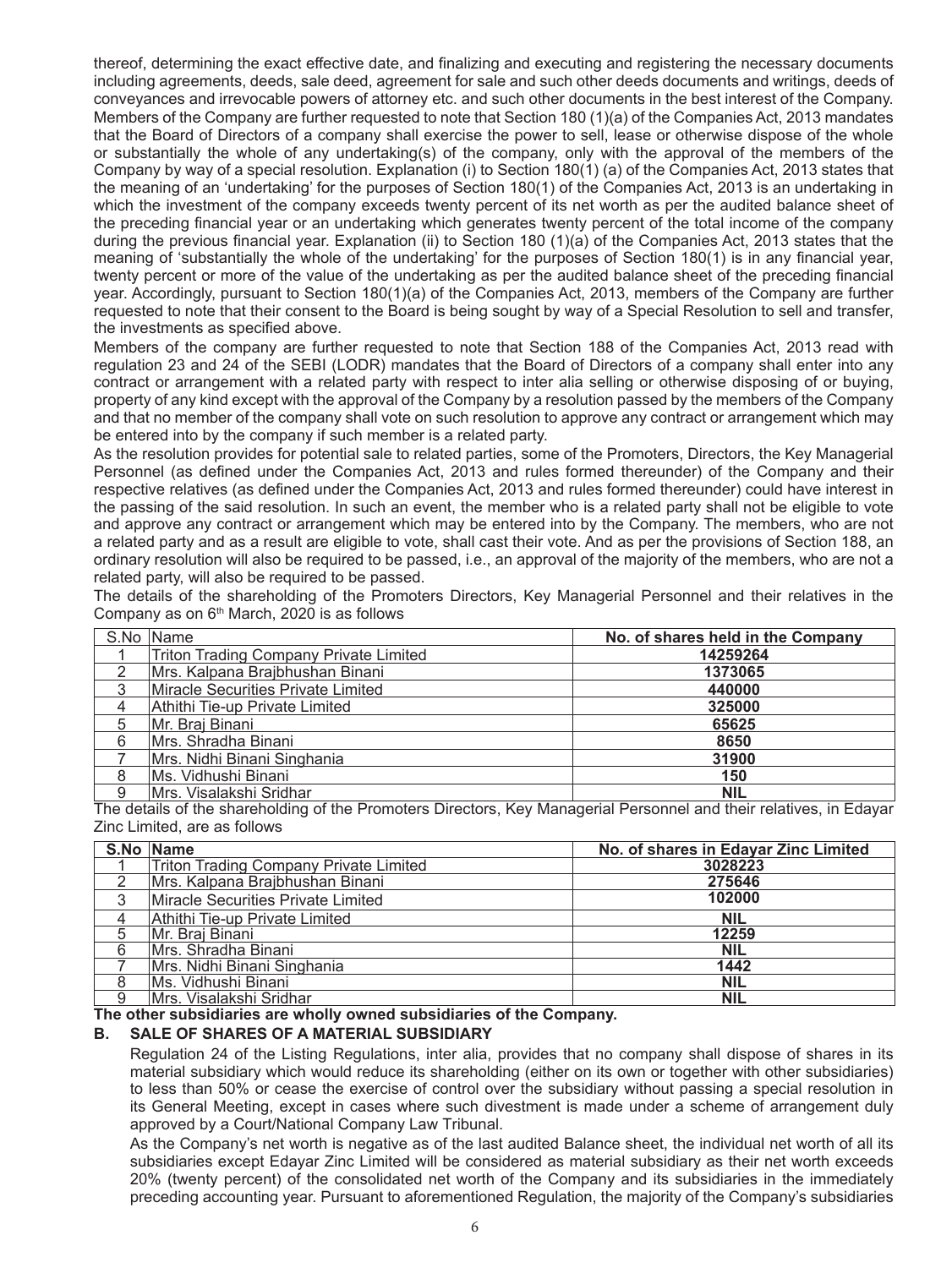will be classified as a material subsidiary of the Company and accordingly, the sale of the shares of the aforesaid subsidiaries by the Company, would require approval of the shareholders of the Company through a special resolution.

# **C. BOARD APPROVAL**

The Board on 14<sup>th</sup> March 2020 has approved the above.

The Board is of the opinion that the proposed divestment is in the overall best interest of the Company and its stakeholders and recommends the passing of the resolution as set out in the accompanying notice as a special resolution. The proposed special resolution provides adequate flexibility and discretion to the Board to structure and finalize the terms of the sale in consultation with advisors, experts or other authorities as may be required. The Promoters, the Directors, the Key Managerial Personnel (as defined under the Companies Act, 2013 and rules formed thereunder) of the Company and their respective relatives (as defined under the Companies Act, 2013 and rules formed thereunder) could have interest in the passing of the said resolution to the extent of equity shares held by them in the Company. The shareholding of the Promoters, the Directors, the Key Managerial Personnel of the Company in BIL and Edayar Zinc Limited is disclosed above

# **2. Cancellation of Paid-up Share Capital of the Company u/s 66(1)(b)(i) of the Companies Act, 2013.**

**Background:**

The proposed reduction of the equity share capital of Binani Industries Limited (the "**Company**") is being undertaken in accordance with the provisions of Section 66 (1)(b)(i) of the Companies Act, 2013, (including any statutory modification(s) or re-enactment thereof for the time being in force) and the rules made thereunder (the "**Act**") and specifically the National Company Law Tribunal (Procedure for Reduction of Share Capital of Company) Rules, 2016 ("**Reduction Rules**"), which permit a Company to undertake a reduction of its share capital in any manner.

In November 2018, pursuant to an order of National Company Law Appellate Tribunal, the company lost control of its flag ship business viz Binani Cement Limited. The entire share capital of Binani Cement Limited held by the Company (98.43%) was cancelled and extinguished. As per the audited and shareholder approved financial statements of the company, the tangible net worth is negative. As a result, as stated above, the Company is facing severe financial difficulty. A statement showing the Net worth of the company as of March 31, 2019 is below:-

|                                                                                                               | Rs. lakhs    |  |
|---------------------------------------------------------------------------------------------------------------|--------------|--|
| <b>Equity Share Capital</b>                                                                                   | 3.138.49     |  |
| Preference Share Capital (held by Triton Trading Company Private Limited)                                     | 12298.00     |  |
| Reserves excluding Business re-organisation reserve                                                           | (84, 235.75) |  |
| Total Net worth                                                                                               | (68799.26)   |  |
| The ourrent issued, subseribed and poid up equity share sepital and shareholding pattern of the Company is as |              |  |

The current issued, subscribed and paid-up equity share capital and shareholding pattern of the Company is as under:

| Category                                                  | No. of shares | % held   |
|-----------------------------------------------------------|---------------|----------|
| Promoters and Promoter group                              | 1,65,03,654   | 52.62%   |
| Foreign Portfolio Investor                                | 1.00.000      | 0.32%    |
| <b>Financial Institutions and Banks</b>                   | 5065          | 0.02%    |
| <b>Insurance Companies</b>                                | 5,50,795      | 1.76%    |
| <b>Foreign Financial Institutions</b>                     | 600           | $0.00\%$ |
| <b>Central Government</b>                                 | 90            | 0.00%    |
| Individuals                                               | 1,11,93,617   | 35.69%   |
| <b>Others</b>                                             |               | 0.00%    |
| <b>NBFC</b>                                               | 100           | $0.00\%$ |
| <b>IEPF</b>                                               | 5,58,554      | 1.78%    |
| Trust                                                     | 150           | 0.00%    |
| <b>Foreign Nationals</b>                                  | 5.050         | 0.02%    |
| <b>Hindu Undivided Family</b>                             | 4,47,983      | 1.43%    |
| Office bearers                                            | 3,950         | 0.01%    |
| NRI (repat and non repat)                                 | 7,86,440      | 2.51%    |
| Overseas Bodies Corporate                                 | 100           | 0.00%    |
| <b>Clearing Member</b>                                    | 2,608         | 0.01%    |
| <b>Bodies Corporate</b>                                   | 12,07,419     | 3.85%    |
| Total Issued, Subscribed and Paid up Equity Share Capital | 3,13,66,175   | 100%     |

The above-mentioned capital is not represented by any asset of the Company, The possibility of attracting a potential investor to invest in the Company would be one of the ways by which the Company can overcome its severe financial difficulty. No investor is likely to invest in the Company with such a capital. Capital Reduction will enable the Company to expand its scope of attracting a potential investor by making room for the potential investor to invest in the shares of the Company.

Consequently, subject to the receipt of the requisite approval of the shareholders and confirmation by the Hon'ble National Company Law Tribunal ("**NCLT**") and such other approvals as may be required, it is proposed to reduce the issued, subscribed and paid-up share capital of the Company from Rs. 31,36,61,750 (Rupees Thirty One Crore Thirty Six Lakhs Sixty One Thousand Seven Hundred And Fifty only) consisting of 3,13,66,175 (Three Crores Thirteen Lakhs Sixty Six Thousand One Hundred And Seventy Five only) equity shares of Rs. 10 (Rupees Ten) each to